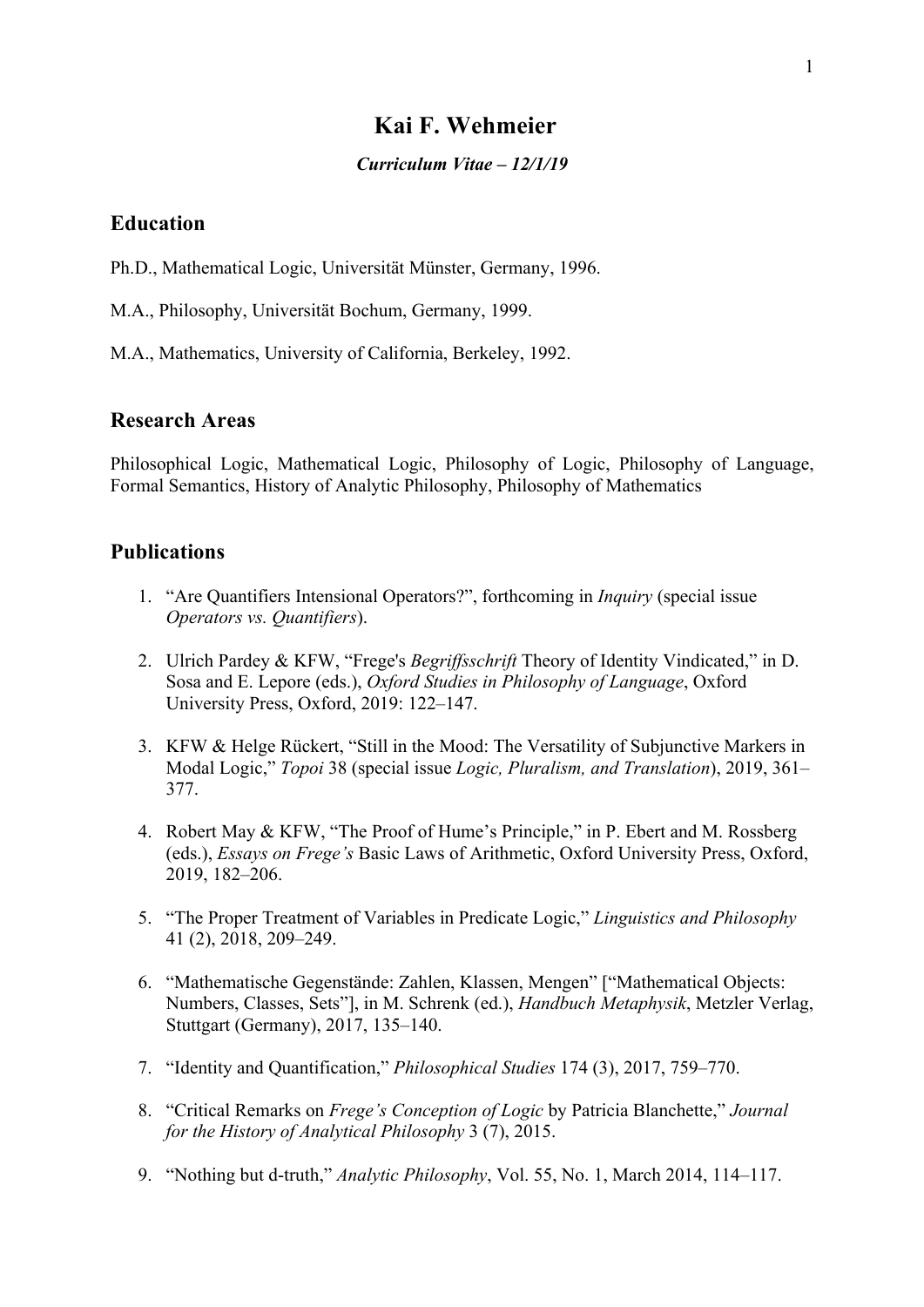- 10. "Still living without identity: Reply to Trueman," *Australasian Journal of Philosophy*, Vol. 92, No. 1, January 2014, 173–175.
- 11. "Tarskis Lügner" ["Tarski's Liar"], in B. Fait, D. Zumpf (eds.), *Identität Logik Kritik – Festschrift für Ulrich Pardey*, LIT-Verlag, Münster, Germany, 2014, 135–145.
- 12. "Subjunctivity and Conditionals," *Journal of Philosophy*, Vol. CX, No. 3, March 2013, 117–142.
- 13. Allen P. Hazen, Benjamin G. Rin, and KFW, "Actuality in Propositional Modal Logic," *Studia Logica* 101, 2013, 487–503.
- 14. Sven Schlotter & KFW, "Gingerbread Nuts and Pebbles—Frege and the Neo-Kantians: Two Recently Discovered Documents," *British Journal for the History of Philosophy*, Vol. 21, No. 3, 2013, 591–609.
- 15. "How to Live Without Identity—and Why," *Australasian Journal of Philosophy* 90:4, 2012, 761–777.
- 16. Brian Rogers & KFW, "Tractarian First-Order Logic: Identity and the N-Operator," *Review of Symbolic Logic* 5(4), 2012, 538–573.
- 17. "Subjunctivity and Cross-World Predication," *Phil. Studies* 159(1), 2012, 107–122.
- 18. "On Ramsey's 'Silly Delusion' Regarding *Tractatus* 5.53," in S. Rahman, G. Primiero (eds.), *Knowledge and Judgment*, London: College Publications, 2009, 353–368.
- 19. "Wittgensteinian Tableaux, Identity, and Co-Denotation," *Erkenntnis* 69, 2008, 363– 376.
- 20. Sven Schlotter & KFW, "Ein unbekannter Brief Gottlob Freges" ["An Unknown Letter by Gottlob Frege"], in *Methodisches Denken*, P. Bernhard and V. Peckhaus (eds.), Paderborn, Germany: mentis, 2008, 171–176.
- 21. H.-C. Schmidt am Busch & KFW, "On the Relations between Heinrich Scholz and Jan Lukasiewicz," *History and Philosophy of Logic* 28, 2007, 67–81.
- 22. "Gottlob Frege," in D. Borchert (ed.), *The Encyclopedia of Philosophy*, 2nd edition, Macmillan Reference USA, 2005, 725–736.
- 23. "Modality, Mood, and Descriptions," in R. Kahle (ed.), *Intensionality – An Interdisciplinary Discussion*, Wellesley, Mass.: AK Peters, 2005, 187–216.
- 24. KFW & Peter Schroeder-Heister: "Frege's Permutation Argument Revisited," *Synthese* 147, 2005, 43–61.
- 25. H.-C. Schmidt am Busch & KFW (eds.), *Heinrich Scholz – Logiker, Philosoph, Theologe*, Paderborn, Germany: mentis, 2005.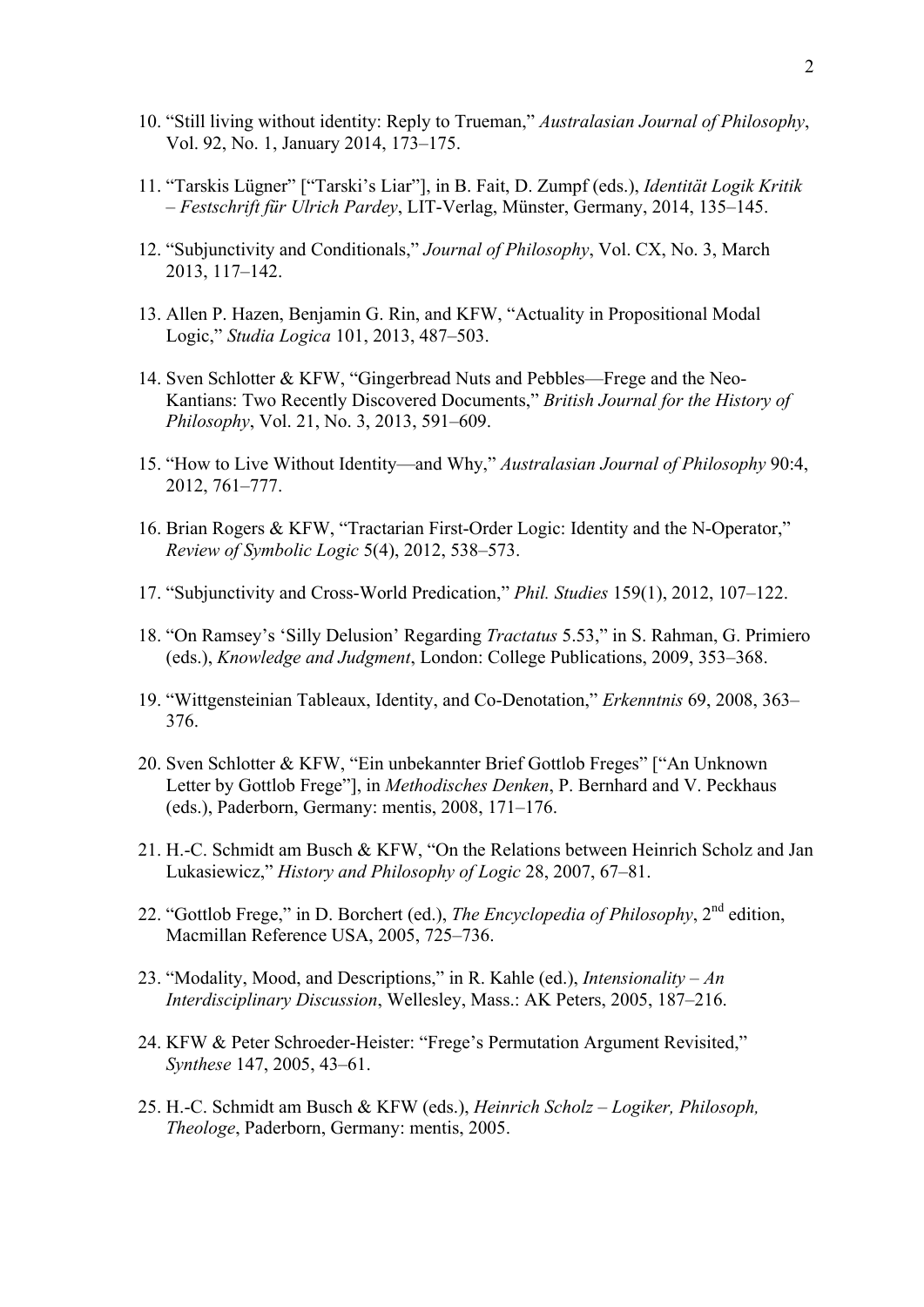- 26. H.-C. Schmidt am Busch & KFW, "Heinrich Scholz und Jan Lukasiewicz," in No. 25, 119–131 (reprinted with a postscript by N. Lobkowicz in *Forum für Osteuropäische Ideen- und Zeitgeschichte* 11, 2007, 107–125).
- 27. H.-C. Schmidt am Busch & KFW, "'Es ist die einzige Spur, die ich hinterlasse' zur Geschichte des Instituts für Mathematische Logik und Grundlagenforschung," in No. 25, 93–101.
- 28. KFW & H.-C. Schmidt am Busch, "The Quest for Frege's Nachlass," in M. Beaney, E. Reck (eds*.*), *Critical Assessments of Leading Philosophers: Gottlob Frege*, vol. I, London: Routledge, 2005, 54–67.
- 29. "Wittgensteinian Predicate Logic," *Notre Dame J. of Formal Logic* 45, 2004, 1–11.
- 30. "In the Mood," *Journal of Philosophical Logic* 33, 2004, 607–630.
- 31. "Russell's Paradox in Consistent Fragments of Frege's *Grundgesetze*," in G. Link (ed.), *One Hundred Years of Russell's Paradox: Proceedings of the 2001 Munich Conference*, Berlin/Germany: de Gruyter, 2004, 247–257.
- 32. "World Travelling and Mood Swings," in B. Löwe, T. Räsch, W. Malzkorn (eds.), *Foundations of the Formal Sciences II*, Dordrecht: Kluwer, 2003, 257–260.
- 33. Fernando Ferreira & KFW: "On the Consistency of the  $\Delta_1^1$ -CA Fragment of Frege's *Grundgesetze*," *Journal of Philosophical Logic* 31, 2002, 301–311.
- 34. KFW & H.-C. Schmidt am Busch, "Auf der Suche nach Freges Nachlaß," in G. Gabriel and U. Dathe (eds.), *Gottlob Frege – Werk und Wirkung*, Paderborn/Germany: mentis, 2000, 267–281.
- 35. "Consistent Fragments of *Grundgesetze* and the Existence of Non-Logical Objects," *Synthese* 121, 1999, 309–328.
- 36. "Constructing Kripke Models of Certain Fragments of Heyting's Arithmetic," *Publications de l'Institut Mathématique* n.s. 63 (77), 1998, 1–8.
- 37. "Aspekte der Frege-Hilbert-Korrespondenz," *Hist. Phil. of Logic* 18, 1997, 201–209.
- 38. "Fragments of HA based on Σ1-induction," *Arch. Math. Logic* 37, 1997, 37–49.
- 39. "Classical and Intuitionistic Models of Arithmetic," *NDJFL* 37, 1996, 452–461.

## **Academic Appointments and Affiliations**

Dean's Professor of Logic & Philosophy of Science, UC Irvine (7/16 – present).

Professor of Language Science, UC Irvine (7/16 – present).

Professor of Logic & Philosophy of Science, UC Irvine (7/10 – present).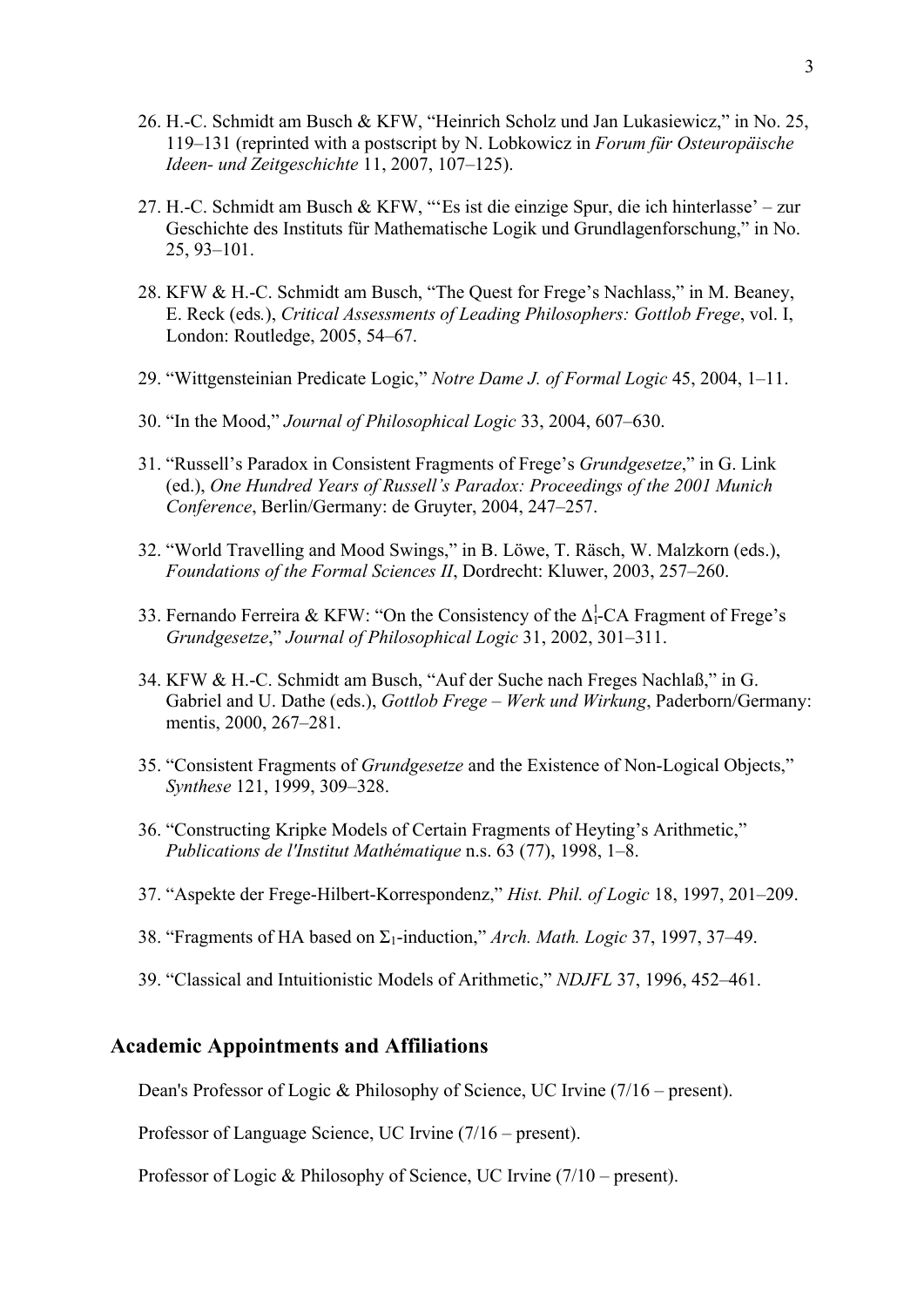Associate Professor of Logic & Philosophy of Science, UC Irvine  $(7/04 - 6/10)$ .

Assistant Professor of Logic & Philosophy of Science, UC Irvine (7/02 – 6/04).

Director, Center for the Advancement of Logic, its Philosophy, History & Applications (C-ALPHA), UC Irvine (9/13 – present).

Member, Center for Language Science, UC Irvine (5/14 – present).

Visiting Professor, Université de Lorraine, France (6/2020)

Visiting Professor, Philosophy, University of Mannheim, Germany (10/16).

Visiting Professor, Philosophy, University of Cologne, Germany (10/15).

Visiting Professor, Laboratoire d'Histoire des Sciences et de Philosophie, Université Nancy, France (6/09 – 9/09).

Assistant Professor, Computer Science, Tübingen, Germany (10/01 – 6/02).

Postdoctoral Fellow, Philosophy, Leiden, The Netherlands (10/99 – 9/01).

Assistant Professor, Mathematical Logic, Münster, Germany (12/96 – 9/99).

#### **Fellowships and Awards**

- Humboldt Research Award, Alexander von Humboldt Foundation, Germany, awarded November 2019.
- National Endowment for the Humanities Fellowship for University Teachers (12 months), awarded December 2015, held August 2017 through July 2018.
- Emmy Noether Postdoctoral Fellowship, German Research Council, 1999-2001.

### **Graduate Mentoring**

Ph.D. committees (since 2010 only):

- Rachel Boddy, UC Davis (member, defended October 2019)
- Jeffrey Schatz (member, defended August 2019)
- Sarah Lawsky (chair, defended April 2017)
- Michael Ernst (member, defended July 2014)
- Benjamin Rin (member, defended August 2014)
- Jordan Stein (chair, defended December 2010)
- Eric Updike (co-chair, defended November 2010)
- John Rapalino (member, defended spring 2010)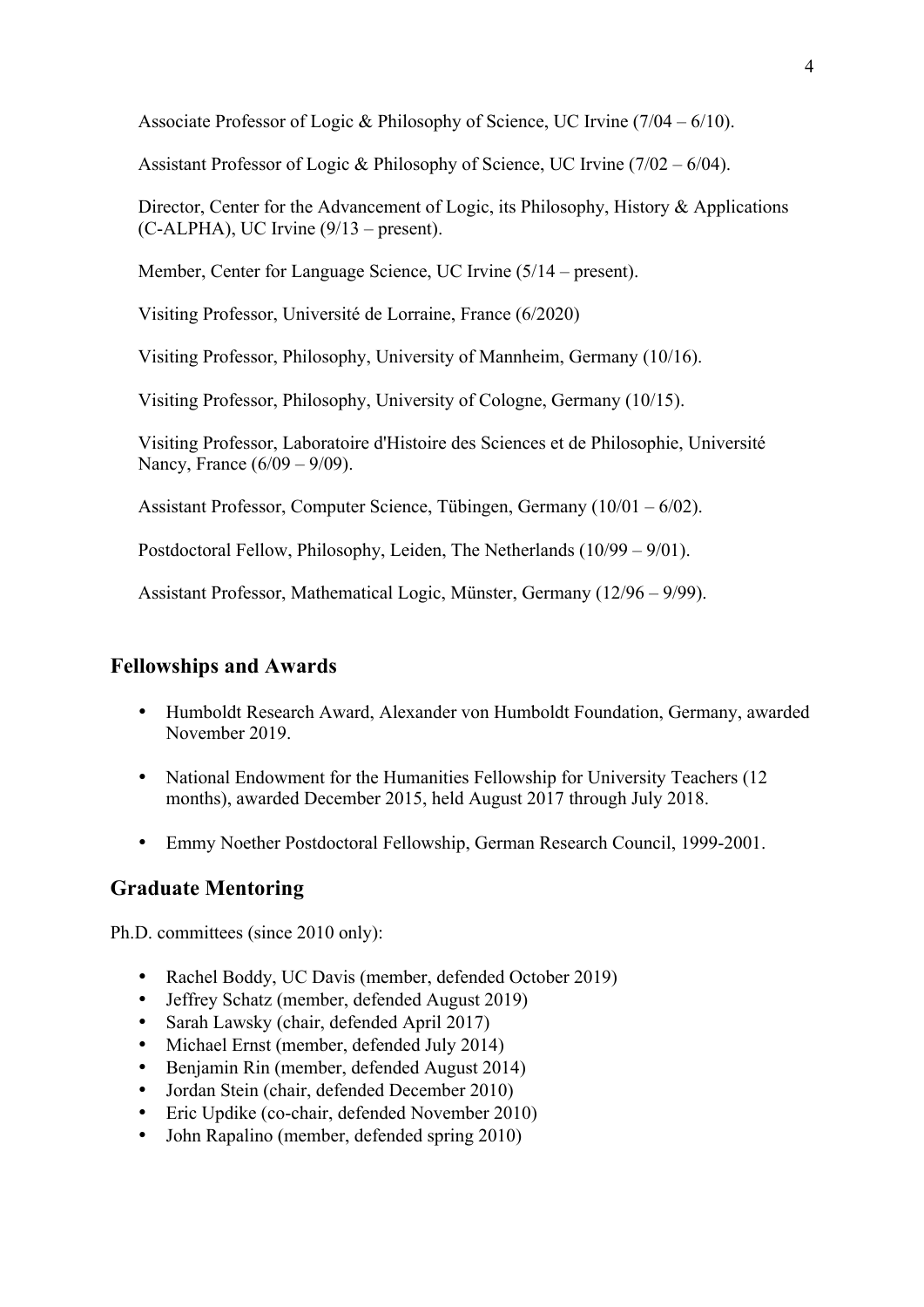Candidacy Committees (since 2010 only):

- Fabio Lampert (chair, advanced winter 2019)
- Will Stafford (co-chair, advanced spring 2018)
- Sam Eklund (member, advanced spring 2018)
- Greg Lauro (chair, advanced fall 2017)
- Rachel Boddy, UC Davis (member, advanced fall 2017)
- Jeffrey Schatz (member, advanced spring 2017)
- Sarah Lawsky (chair, advanced winter 2016)
- Mark Makin (Department of Philosophy, external member, advanced winter 2014)
- Daniel Siakel (Department of Philosophy, external member, advanced spring 2013)
- Benjamin Rin (member, advanced spring 2012)
- Michael Ernst (member, advanced winter 2012)
- William Tone (department of Philosophy, member, advanced spring 2010)

## **Courses Taught at UC Irvine**

*Critical Reasoning* (Fall 2002, Fall 2003, Fall 2004, Winter 2005, Fall 2005)

*Introduction to Symbolic Logic* (Winter 2007, Winter 2011 and 2012, Spring 2012, Winter 2013, Spring 2016, 2017, 2019)

*Introduction to the Philosophy of Mathematics* (Spring 2003)

*Incompleteness and Undecidability* (Spring 2004, Spring 2007)

*First-order Logic with Analytic Tableaux* (Fall 2004)

*Modal Logic and the Philosophy of Language* (Winter 2005, Spring 2010)

*Metaphysics of Relations* (Winter 2006, Spring 2011)

*Introduction to Frege* (Fall 2007)

*Set Theory* (Fall 2008, Fall 2009)

*Metalogic* (Winter 2010, 2011, 2012, 2013, 2014, 2015, 2016, 2017, 2019)

*Logicism and Neo-Logicism* (Fall 2003)

*Proof Theory* (Spring 2004, 2005, and 2006)

*Identity* (Spring 2008, Spring 2013)

*Logic in Early Analytic Philosophy* (Spring 2010)

*Wittgenstein:* Tractatus Logico-Philosophicus (Spring 2011)

*Subjunctivity* (Spring 2012)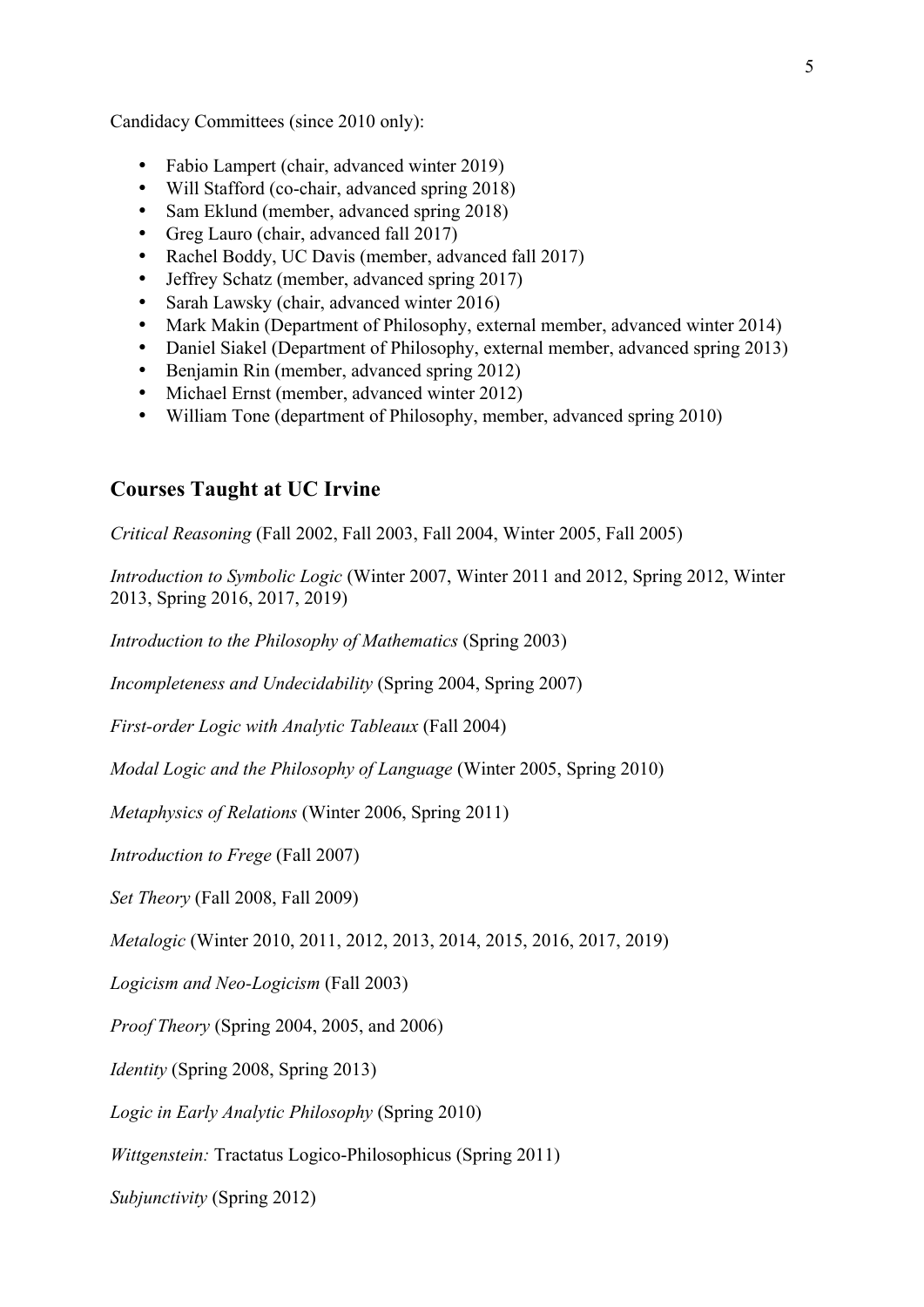*Philosophical Logic* (Spring 2013 and 2014)

*The Logic Seminar* (Winter 2014, 2015, 2016, 2017, Spring 2019)

graduate reading group on identity (with visiting scholar U. Pardey), fall 2016

graduate reading group in philosophical logic, fall 2018 (with T. Meadows), spring 2019

graduate reading group in linguistic semantics, fall 2019 (with G. Scontras)

## **Invited Presentations (selection)**

"Frege on Equality of Content," Conference *Philosophical Logic from Kant to Frege*, Georg-August-Universität Göttingen, Germany, 7-18-2019.

"Boxes and Quantifiers," Semantics Colloquium, Department of Linguistics, University of Frankfurt, Germany, 7-17-2019.

"On Modal and First-Order Language," Conference Logic in Bochum V, Department of Philosophy, University of Bochum, Germany, 7-4-2019.

"Dynamic Fregean Predicate Logic," Semantics Colloquium, Department of Linguistics, University of Frankfurt, Germany, 11-29-2018.

"Frege's *Begriffsschrift* Theory of Identity," Logic Colloquium, Department of Philosophy, University of Frankfurt, Germany, 11-27-2018.

"A Fregean take on deixis and cross-sentential anaphora," Cologne Center for Language, Information and Philosophy, University of Cologne, Germany, 11-21-2018.

"Fregean predicate logic, deixis, and cross-sentential anaphora," 1st UConn History of Analytic Philosophy Conference, University of Connecticut, 11-10-2018.

"Lessons From Frege: Quantification and Identity," Workshop on Frege's Logic, Czech Academy of Science, Prague, 7-30-2018.

"Frege's *Begriffsschrift* Theory of Identity Revisited," Philosophy Seminar, Department of Philosophy, University of Queensland, Australia, 6-14-2018.

"When Freedom Becomes a Liability—Reflections on the Variable," Logic Seminar, Department of Philosophy, University of Melbourne, Australia, 6-8-2018.

"A Fresh Look at Frege's *Begriffsschrift* Theory of Identity," Philosophy Seminar, Department of Philosophy, University of Otago, New Zealand, 5-30-2018.

"Is Extensional Type Theory Extensional?" Semantics Colloquium, Department of Linguistics, University of Frankfurt, Germany, 10-19-2017.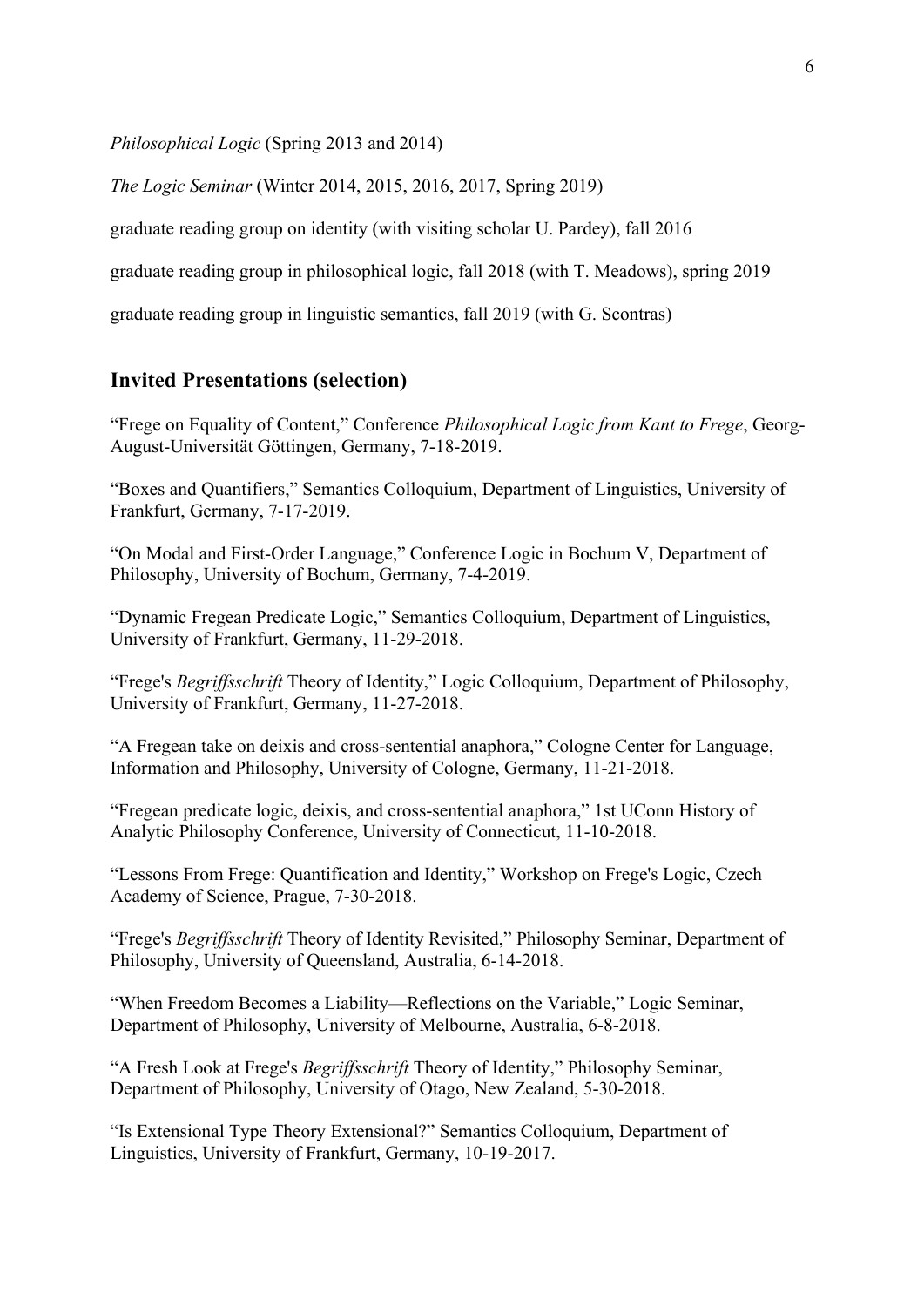"Is Extensional Type Theory Extensional?" Colloquium, Center for Language, Information, and Philosophy (CLIP), University of Cologne, Germany, 10-17-2017.

"Frege's *Begriffsschrift* Theory of Identity Vindicated" (with Ulrich Pardey), Annual Meeting of the Society for the Study of the History of Analytic Philosophy, Calgary, 5-8-2017.

"The Proper Treatment of Variables in Predicate Logic," Semantics Colloquium, Department of Linguistics, University of Frankfurt, Germany, 10-20-2016.

"No Freedom for Variables," Philosophy Colloquium, Department of Philosophy, University of Frankfurt, Germany, 10-18-2016.

"Compositionality and Alphabetical Innocence in Predicate Logic, " Logic Colloquium, Humboldt University at Berlin, Germany, 7-21-2016.

"Identity and Quantification," Philosophy of Science Colloquium, Humboldt University at Berlin, Germany, 7-19-2016.

"Modal Language and Truth," Berkeley-Stanford Circle in Logic and Philosophy, 4-23-2016.

"The Role of Variables in Predicate Logic: Frege vs. Tarski," Logic Colloquium, Group in Logic and the Methodology of Science, University of California, Berkeley, 4-22-2016.

"Truth in Modal Language," Grolog Lecture, Department of Philosophy, University of Groningen, Netherlands, 11-5-2015.

"Identity, Co-reference, and Quantification," Department of Philosophy, Department of German, and Linguistics Research Group, University of Cologne, Germany, 10-29-2015.

"Forms of Predicate Logic in Frege, Tarski, and Quine," Department of Philosophy, Department of German, and Linguistics Research Group, University of Cologne, Germany, 10-27-2015.

"Modal Language and Truth," 4th CSLI Workshop on Logic, Rationality & Intelligent Interaction, Stanford University, 5-31-2015.

"Modal Language and Truth," Department of Philosophy, Department of German, and Linguistics Research Group, University of Cologne, Germany, 5-20-2015.

"Truth in Modal Language," Philosophy of Mathematics Seminar, University of Oxford, UK, 5-4-2015.

"Truth-Aptness in Modal Language," Royal Institute of Philosophy Seminar Series, University of Nottingham, UK, 4-29-2015.

"Modal Language and Truth," Departmental Research Seminar, University of Bristol, UK, 4- 24-2015.

"Modal Language and Truth," UConn Logic Colloquium, University of Connecticut, Storrs, 4-10-2015.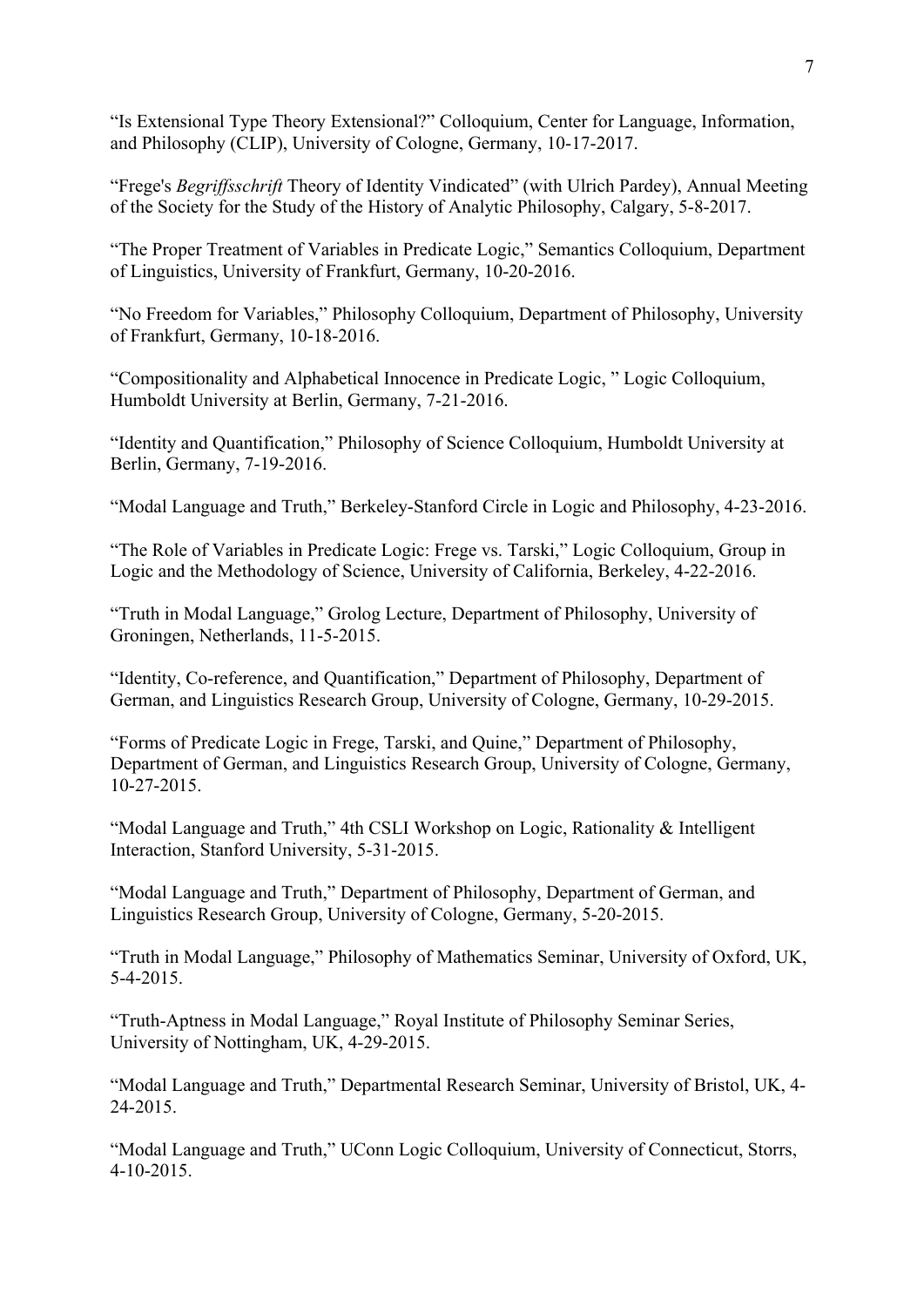"Identity and Quantification," Philosophy Department, University of Frankfurt, Germany, 11- 4-2014.

"Truth-Aptness and Intensionality in Modal Language," Linguistics Department, University of Frankfurt, Germany, 10-30-2014.

"Critical Remarks on *Frege's Conception of Logic* by Patricia Blanchette," American Philosophical Association Spring Meeting, San Diego, Author Meets Critics Session, 4-19- 2014.

"Modal Languages, Truth-Aptness, and Intensionality," Philosophy Department, University of Salzburg, Austria, 3-20-2014.

"The Strange Case of Dr. Gödel and Mr. Schmidt: Remarks on Kripke's Objections to the Description Theory of Proper Names," Philosophy Department, University of Mannheim, Germany, 3-18-2014.

"Zalta's Paradox and Modal-Logical Consequence," Workshop *Logical Consequence and Paradox*, University of Bochum, Germany, 12-2-2013.

"The Modal Rubicon," Forum Scientiarum, University of Tübingen, Germany, 10-21-2013.

"Modal Logic's Dark Secret," Munich Centre for Mathematical Philosophy, University of Munich, Germany, 5-3-2013.

"Modal Logic's Dark Secret," Department of Philosophy, Birkbeck, University of London, England, 3-13-2013.

"Modal Logic's Dark Little Secret," Department of Philosophy, University of California, Davis, 2-22-2013.

"A Logico-Linguistic Analysis of the Subjunctive Mood," Faculty of Philosophy, University of the Saarland, Germany, 6-6-2012.

"Two Dogmas of Analytic Philosophy of Language," Faculty of Philosophy, University of Jena, Germany, 12-17-2011.

"Subjunctivity and Conditionals," Munich Center for Mathematical Philosophy, 11-30-2011.

"The Logic of the *Tractatus*," Logic Group Colloquium, Indiana University Bloomington, 11- 8-2011.

"Frege's Proof of Hume's Principle," Symposium *Frege in Leiden*, University of Leiden, The Netherlands, 10-21-2011.

"'Equality challenges reflection' – An instigation to identity loss," Philosophy Department, University of Bochum, Germany, 10-14-2011.

"Subjunctivity and Cross-World Predication," Philosophy Department, University of Heidelberg, Germany, 7-21-2010.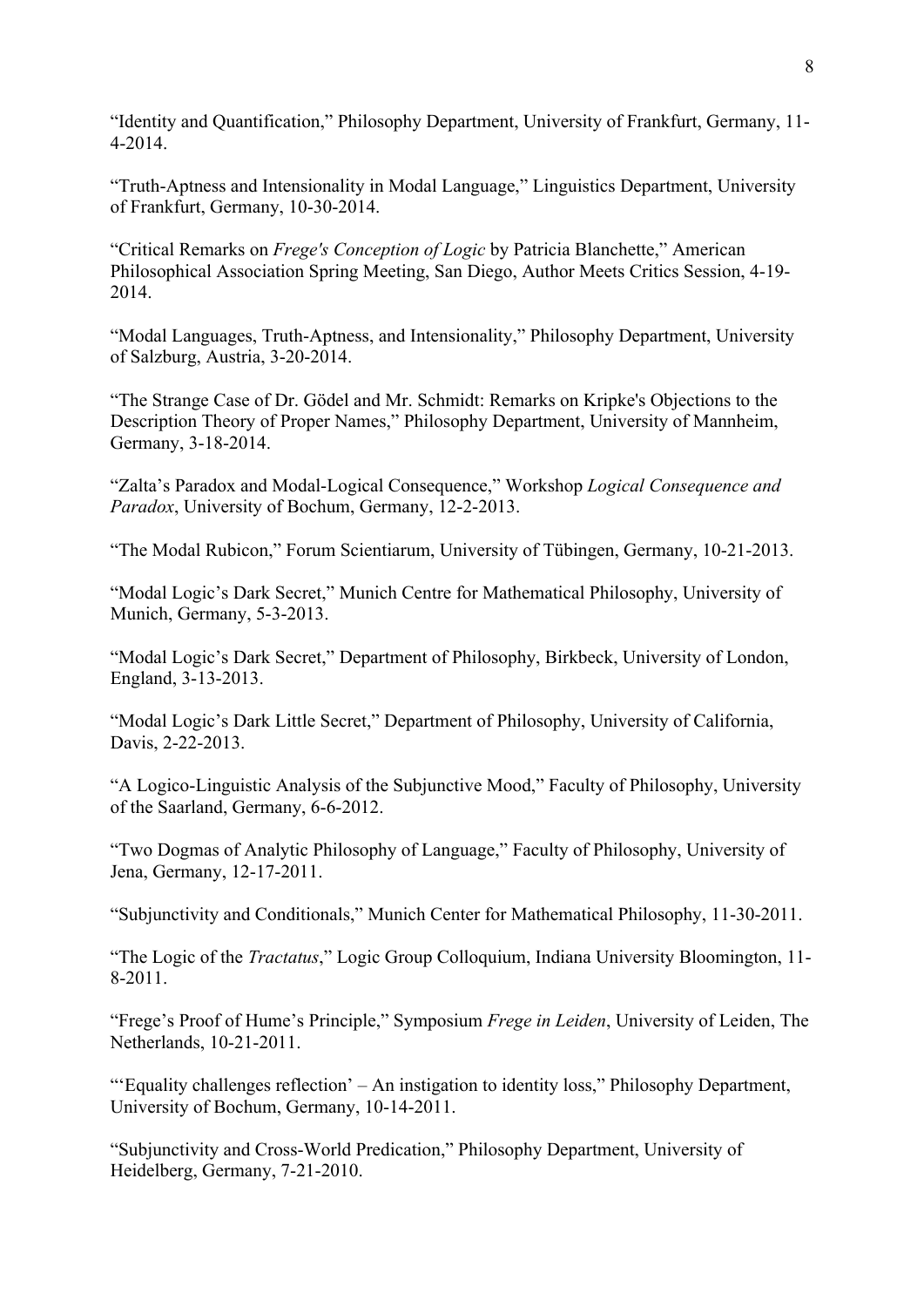"The Logical Analysis of Modal Discourse," Philosophy Department, University of Münster, Germany, 7-15-2010.

"The Logic of Cross-World Predication," Graduate Center, CUNY, 5-5-2010.

"The Logical Analysis of Modal Discourse and its Epistemological Significance," Higher Institute of Philosophy, Katholieke Universiteit Leuven, Belgium, 12-16-2009.

"The Logical Analysis of Modal Discourse and its Epistemological Significance," Philosophy Department, Ruhr-Universität Bochum, Germany, 11-21-2009.

"Subjunctivity and Cross-World Predication," Workshop *Independences in modal logic and some of their philosophical applications*, University of Nancy 2 (France), 7-16-2009.

"Identity is not a Relation," Philosophy Department, Institute for Mathematical Logic, and Center for Philosophy of Science, University of Münster, Germany, 7-2-2009.

"Subjunctivity and Cross-World Predication," Workshop *Extensions of Wehmeier's Subjunctive Markers Approach*, Philosophy Department, University of Lille 3 (France), 6-22- 2009.

"Subjunctivity and Cross-World Predication," Colloquium *Logic and Theory of Language*, University of Tübingen, Germany, 6-16-2009.

"Identity is not a Relation" (with commentary by Tobias Rosefeldt, Humboldt-Universität Berlin), Formal Epistemology Research Group, MMM Mini-Workshop, University of Constance, Germany, 6-15-2009.

"Identity in Early Analytic Philosophy," International Workshop *Le Tractatus en Contexte*, University of Clermont-Ferrand (France), 6-9-2009.

"How to Live Without Identity, and Why," Henri Poincaré Lecture, University of Nancy 2, France, 6-3-2009.

"Is Identity a Relation?" Philosophy of Mathematics and Logic Seminar, University of Bristol, UK, 5-27-2009.

"Subjunctivity and Cross-World Predication," Faculty of Philosophy, University of Oxford, UK, 5-25-2009.

"Identity is not a Relation," Department of Philosophy, University of Glasgow, 5-21-2009.

"Subjunctivity and Cross-World Predication," Arché Research Centre, University of St. Andrews, Scotland, 5-19-2009.

"Frege, Russell, Wittgenstein, and Ramsey on the Logic of Identity," Department of Philosophy, University of Stirling, Scotland, 5-14-2009.

"Subjunctivity and Cross-World Predication," University of Utah, 4-24-2009.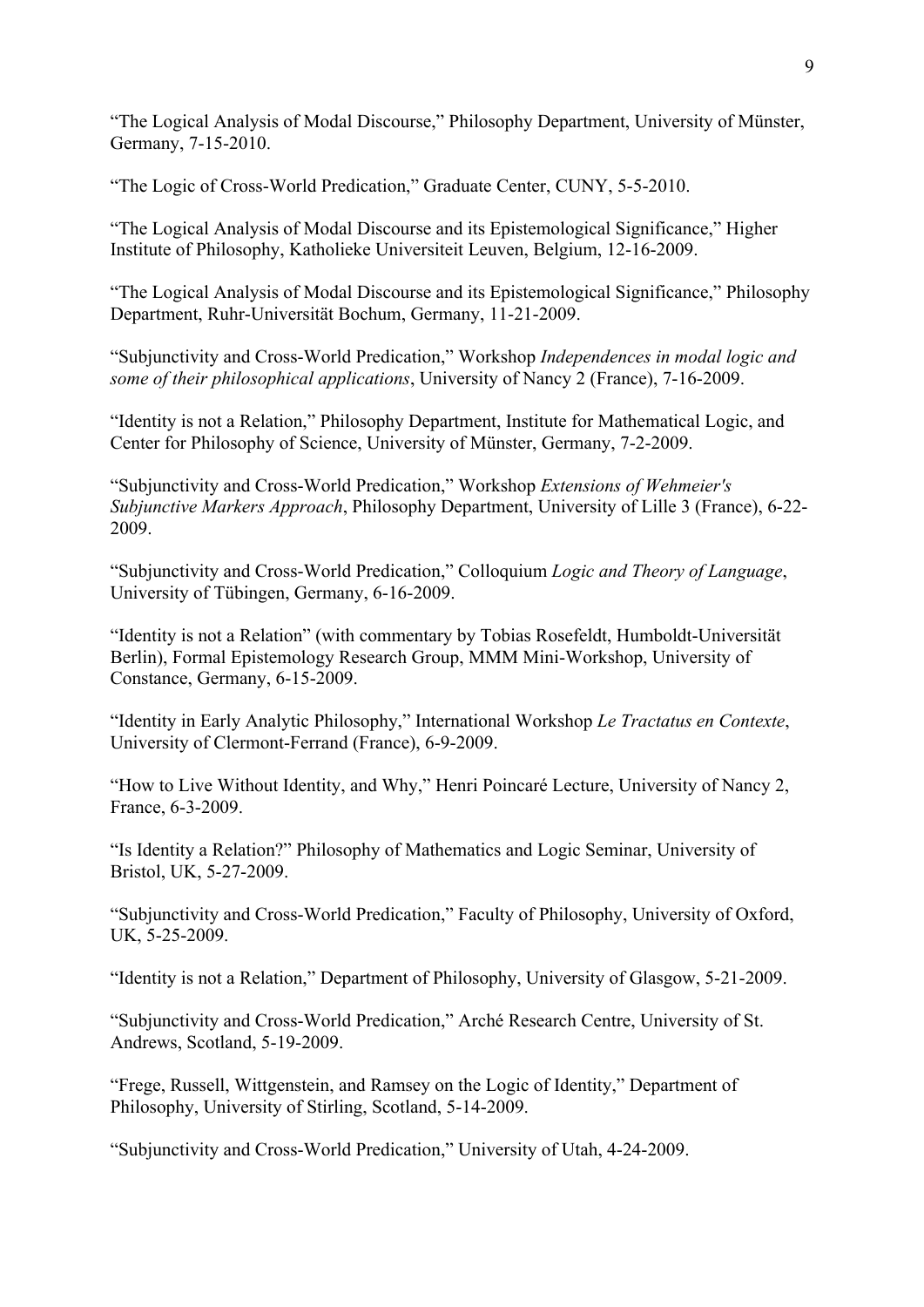Invited Commentary on papers by Warren Goldfarb and Mathieu Marion, Symposium on Wittgenstein's philosophy of logic and mathematics, Eastern Division Meeting of the American Philosophical Association, Philadelphia, 12-29-2008.

"On Cross-World Predication," University of Florence, Italy, 9-18-2008.

"Frege, Russell, and Wittgenstein on the Logic of Identity," Annual Meeting of the Association for Symbolic Logic, Irvine, CA, 3-29-2008.

# **University Service**

LPS Director of Graduate Studies, 2004–2006

Reviewer for the A. Kimball Romney Award, School of Social Sciences, 2004 and 2006

Chair of the Committee for the Justine Lambert Graduate Student Paper Award, 2005

Social Sciences representative to the Council on Academic Personnel, 2006–2008

Member, Graduate Admissions Committee, LPS, 2010–17, 2018–present

Member, Graduate Portfolio Exam Committee, LPS, 2010–17, 2018–present

Member, Graduate Student Annual Review Committee, LPS, 2010–17, 2018–present

Member, Graduate Climate Committee, LPS, 2019–present

Director of Undergraduate Studies, LPS, 2002–2003, 2009–2017, 2018–present

Chair, Search Committee, LPS, 2010–2011

Academic Personnel Officer, LPS, 2011–2015, 2018–present

Mentor for Junior Faculty Member, 2012–2015; 2018–present

Member, Social Sciences Dean Search Committee, Fall 2012–Spring 2013

Member, Executive Committee, School of Social Sciences, 2012–2014

Panelist, *Putting together your Academic Personnel file*, UCI ADVANCE Program and Office of Academic Personnel, 11/2013

Social Sciences representative to the Reserve Council on Academic Personnel, 2013–2014

Director, UC Irvine Center for the Advancement of Logic, its Philosophy, History, and Applications (C-ALPHA), 2013–present

Member of an ad hoc committee for a tenure review, 2014

Member, 33rd Annual Order of Merit Selection Committee, Spring 2015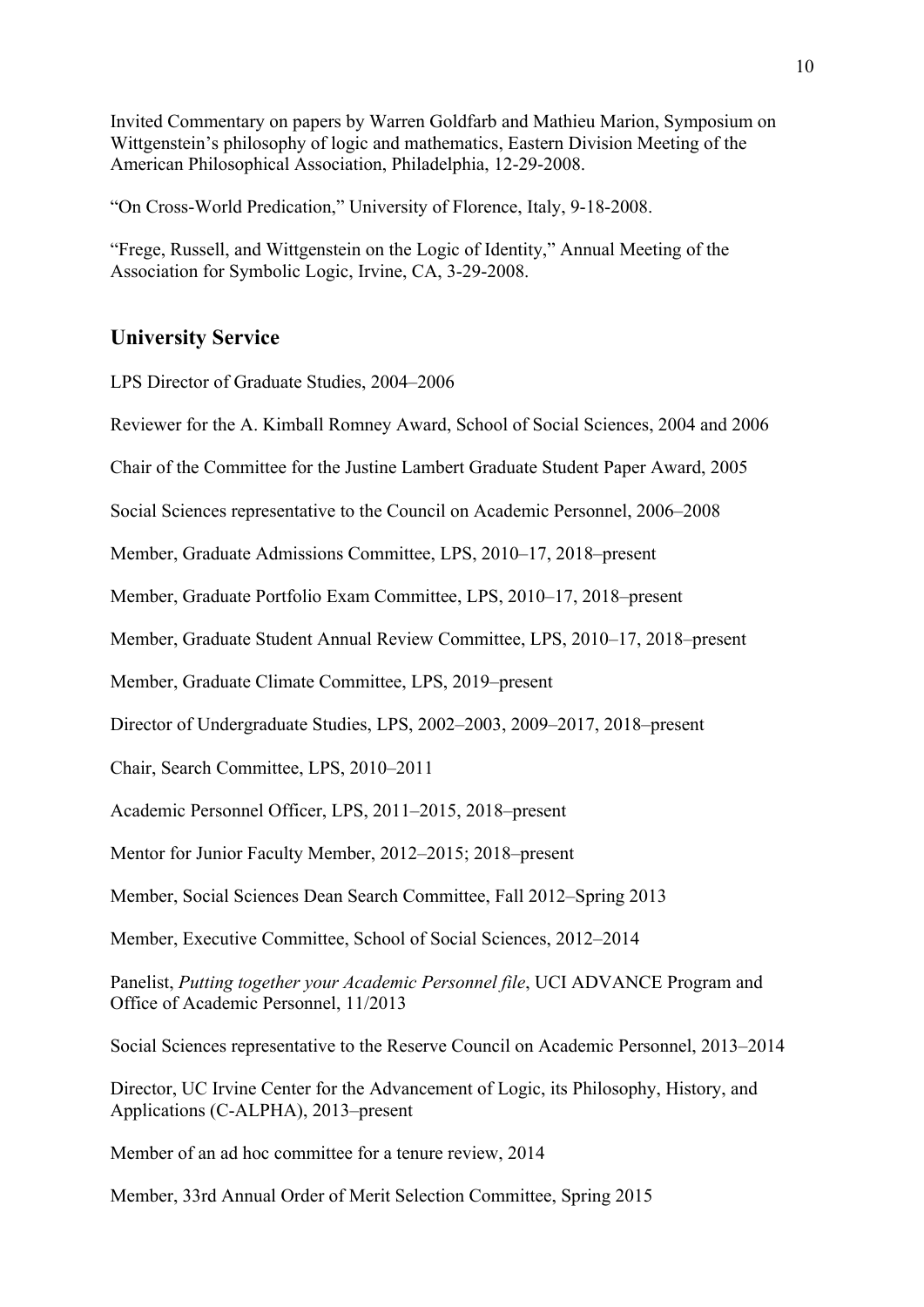Member, Linguistics Search Committee, School of Social Sciences, 2015–2016

Member, Outstanding Community College Transfer Student Scholarship Committee, School of Social Sciences, Spring 2016

Member, Outstanding Honors Thesis Committee, School of Social Sciences, Spring 2017

## **Professional Service**

Co-Editor-in-Chief, *Journal of Philosophical Logic* (from January 2019).

Member, Editorial Board, *History and Philosophy of Logic* (since 2008).

Review Editor, *Bulletin of Symbolic Logic* (2009–2018).

Ad Hoc Reviewer for journals and presses: Analysis, Noûs, Mind, Philosophical Quarterly, Synthese, Erkenntnis, Linguistics and Philosophy, Inquiry, Notre Dame Journal of Formal Logic, Journal of Philosophical Logic, Philosophia Mathematica, Theoria, British Journal for the History of Philosophy, History and Philosophy of Logic, Bulletin of Symbolic Logic, Studia Logica, Mathematical Logic Quarterly, Theoretical Computer Science, Stanford Encyclopedia of Philosophy, Oxford University Press, Blackwell, McGraw-Hill, Palgrave-MacMillan, Canadian Philosophical Association.

Member, Committee on Translations, Association for Symbolic Logic, 2008–2014.

Member, Advisory Board for the translation of *Grundgesetze der Arithmetik* by Gottlob Frege (published by Oxford University Press in 2013), 2003–2013.

Organization of Conferences/Workshops (selection):

| March 2, 2019        | 2nd UCI Workshop in Logical Semantics (with G. Scontras)     |
|----------------------|--------------------------------------------------------------|
| March 1, 2019        | UCI Fregefest (with G. Scontras and J. Heis)                 |
| May 19-20, 2017      | 1st UCI Workshop in Logical Semantics (with G. Scontras)     |
| April 8-9, 2016      | UCI Fregefest (with Jeremy Heis and Sean Walsh)              |
| October 11, 2014     | The Logic, Metaphysics and Semantics of Identity, UCI        |
| April 12-13, 2013    | UCI Fregefest (with Jeremy Heis and Sean Walsh)              |
| April 13-14, 2012    | Workshop Actuality and Subjunctivity, UC Irvine              |
| April 21-22, 2011    | Program Chair, Association for Symbolic Logic Spring Meeting |
| February 26–27, 2010 | <b>UCI</b> Fregefest                                         |
| March 27-30, 2008    | local organizing committee for 2008 ASL Annual Meeting       |